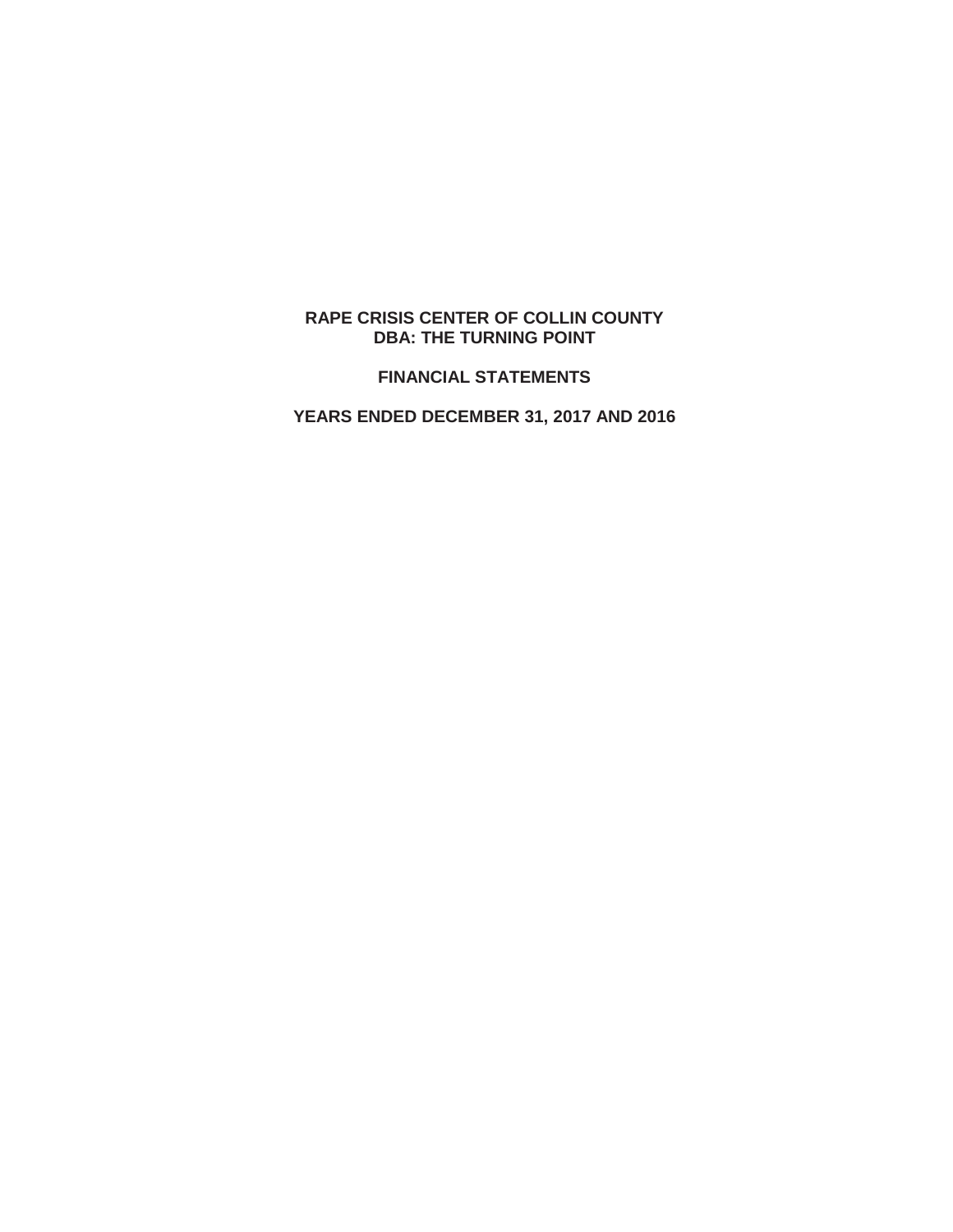### **RAPE CRISIS CENTER OF COLLIN COUNTY DBA: THE TURNING POINT TABLE OF CONTENTS YEARS ENDED DECEMBER 31, 2017 AND 2016**

| <b>INDEPENDENT AUDITORS' REPORT</b>      |                         |
|------------------------------------------|-------------------------|
| <b>FINANCIAL STATEMENTS</b>              |                         |
| <b>STATEMENTS OF FINANCIAL POSITION</b>  | 3                       |
| <b>STATEMENTS OF ACTIVITIES</b>          | $\overline{\mathbf{4}}$ |
| <b>STATEMENTS OF FUNCTIONAL EXPENSES</b> | 6                       |
| <b>STATEMENTS OF CASH FLOWS</b>          | 8                       |
| <b>NOTES TO FINANCIAL STATEMENTS</b>     | 9                       |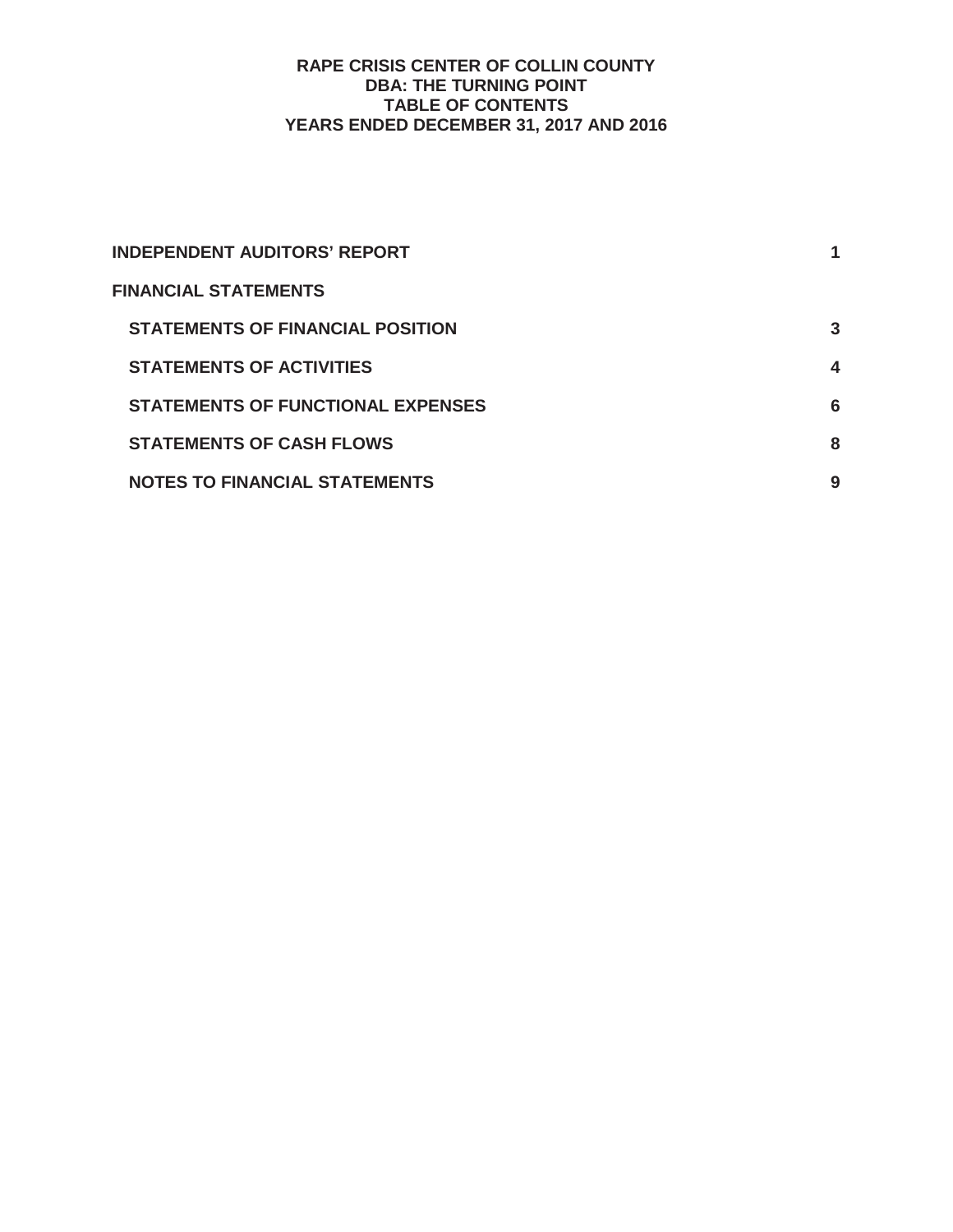

CliftonLarsonAllen LLP CLAconnect.com

# **INDEPENDENT AUDITORS' REPORT**

Board of Directors and Management Rape Crisis Center of Collin County dba: The Turning Point Plano, Texas

We have audited the accompanying financial statements of Rape Crisis Center of Collin County dba: The Turning Point (a nonprofit organization), which comprise the statement of financial position as of December 31, 2017, and the related statement of activities, functional expenses, and cash flows for the year then ended, and the related notes to the financial statements.

## *Management's Responsibility for the Financial Statements*

Management is responsible for the preparation and fair presentation of these financial statements in accordance with accounting principles generally accepted in the United States of America; this includes the design, implementation, and maintenance of internal control relevant to the preparation and fair presentation of financial statements that are free from material misstatement, whether due to fraud or error.

# *Auditors' Responsibility*

Our responsibility is to express an opinion on these financial statements based on our audits. We conducted our audits in accordance with auditing standards generally accepted in the United States of America. Those standards require that we plan and perform the audit to obtain reasonable assurance about whether the financial statements are free from material misstatement.

An audit involves performing procedures to obtain audit evidence about the amounts and disclosures in the financial statements. The procedures selected depend on the auditors' judgment, including the assessment of the risks of material misstatement of the financial statements, whether due to fraud or error. In making those risk assessments, the auditor considers internal control relevant to the entity's preparation and fair presentation of the financial statements in order to design audit procedures that are appropriate in the circumstances, but not for the purpose of expressing an opinion on the effectiveness of the entity's internal control. Accordingly, we express no such opinion. An audit also includes evaluating the appropriateness of accounting policies used and the reasonableness of significant accounting estimates made by management, as well as evaluating the overall presentation of the financial statements.

We believe that the audit evidence we have obtained is sufficient and appropriate to provide a basis for our audit opinion.

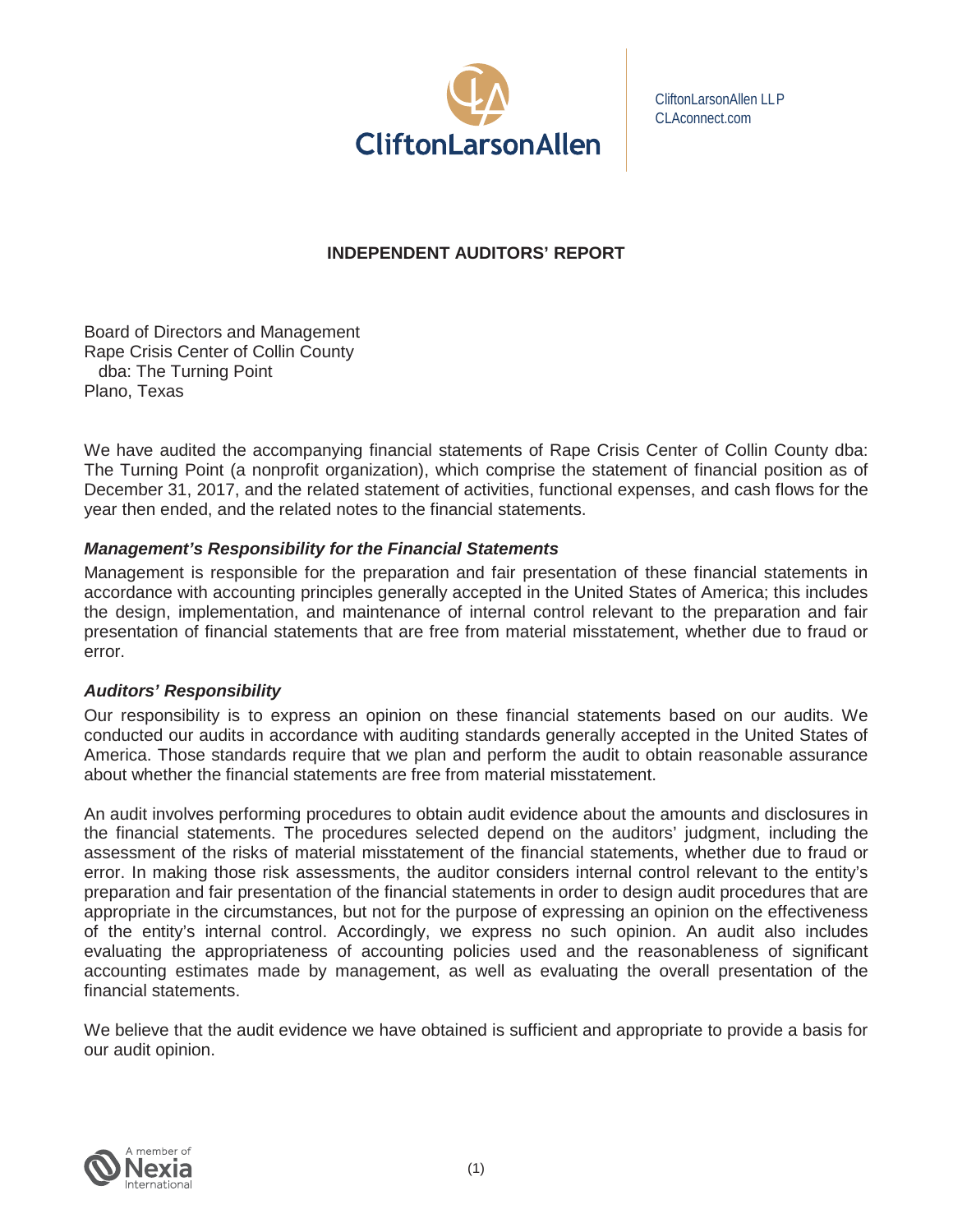## *Opinion*

In our opinion, the financial statements referred to above present fairly, in all material respects, the financial position of Rape Crisis Center of Collin County dba: The Turning Point as of December 31, 2017, and the changes in its net assets and its cash flows for the year then ended in accordance with accounting principles generally accepted in the United States of America.

## *Other Matter – Prior Period Financial Statements Audited by a Predecessor Auditor*

The 2016 financial statements of Rape Crisis Center of Collin County dba: The Turning Point were audited by other auditors whose report dated May 11, 2017, expressed an unmodified opinion on those statements.

As part of our audit of the 2017 financial statements, we also audited the adjustments described in Note 2 that were applied to restate the 2016 financial statements. In our opinion, such adjustments are appropriate and have been properly applied. We were not engaged to audit, review, or apply any procedures to the 2016 financial statements of Rape Crisis Center of Collin County dba: The Turning Point other than with respect to the adjustments and, accordingly, we do not express an opinion or any other form of assurance on the 2016 financial statements as a whole.

## *Other Matter – Prior Period Correction of an Error*

As discussed in Note 2 to the financial statements, errors resulting in the understatement of temporarily restricted net assets, and grants receivable and the overstatement of unrestricted net assets were discovered by management during the current year. Accordingly, an adjustment was made to the December 31, 2016 net asset balances in order to correct the error. Our opinion is not modified with respect to this matter.

Clifton Larson Allen LLP

**CliftonLarsonAllen LLP**

Fort Worth, Texas August 10, 2018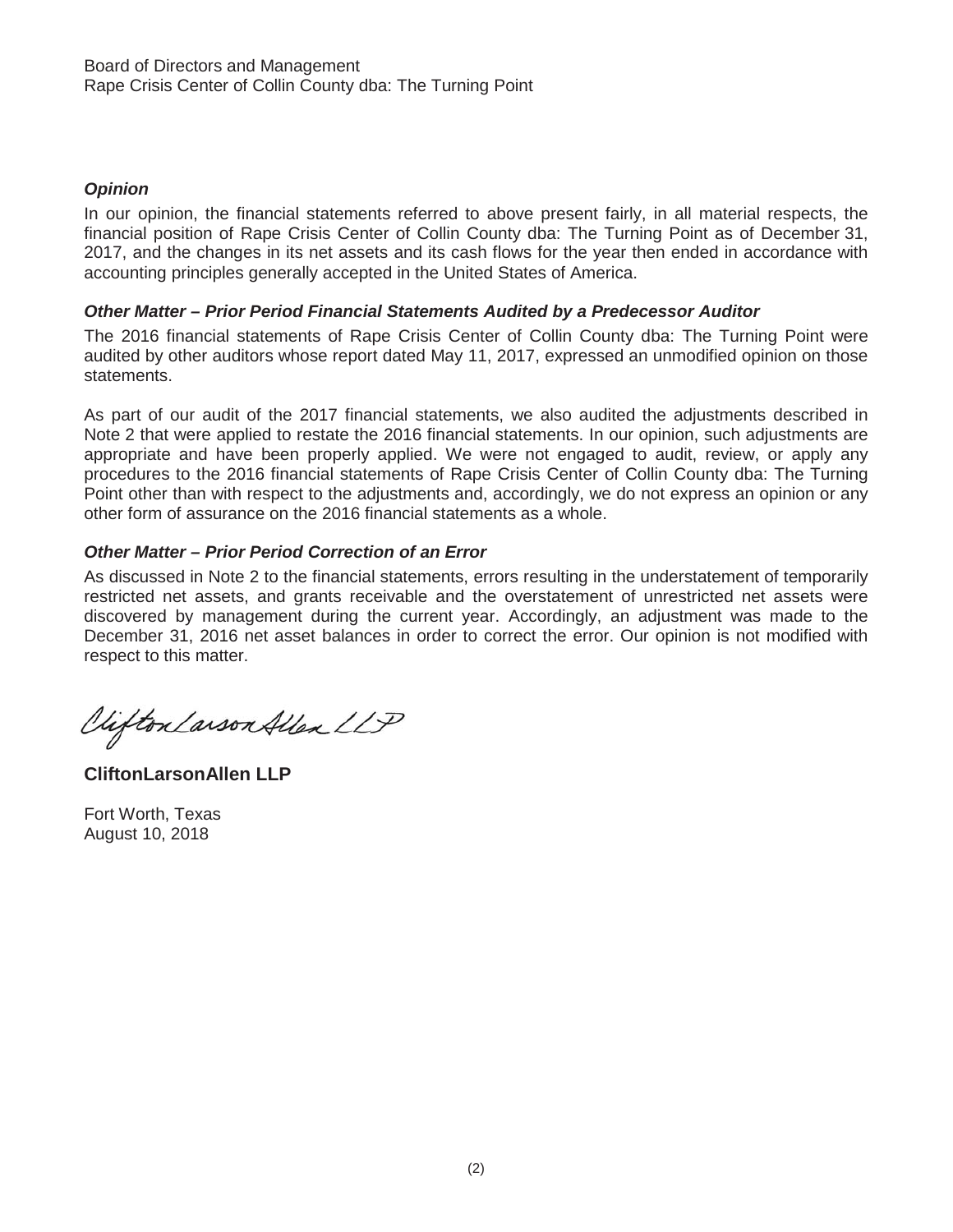### **RAPE CRISIS CENTER OF COLLIN COUNTY DBA: THE TURNING POINT STATEMENTS OF FINANCIAL POSITION DECEMBER 31, 2017 AND 2016**

|                                     | 2017            | (As Restated)<br>2016 |
|-------------------------------------|-----------------|-----------------------|
| <b>ASSETS</b>                       |                 |                       |
| <b>CURRENT ASSETS</b>               |                 |                       |
| Cash and Cash Equivalents           | \$<br>179,944   | \$<br>59,164          |
| <b>Grants Receivable</b>            | 153,219         | 145,302               |
| Pledges Receivable                  | 50,000          |                       |
| <b>Total Current Assets</b>         | 383,163         | 204,466               |
| <b>LONG-TERM ASSETS</b>             |                 |                       |
| <b>Grants Receivable</b>            | 30,000          | 90,000                |
| <b>Total Long-Term Assets</b>       | 30,000          | 90,000                |
| <b>PROPERTY AND EQUIPMENT</b>       |                 |                       |
| Land and Building                   | 678,581         | 678,581               |
| Equipment                           | 26,941          | 26,941                |
| Less: Accumulated Depreciation      | (84, 621)       | (70, 201)             |
| <b>Total Property and Equipment</b> | 620,901         | 635,321               |
| <b>Total Assets</b>                 | \$<br>1,034,064 | \$<br>929,787         |
| <b>LIABILITIES AND NET ASSETS</b>   |                 |                       |
|                                     |                 |                       |
| <b>CURRENT LIABILITIES</b>          |                 |                       |
| Note Payable - Current Portion      | \$<br>20,989    | \$<br>19,954          |
| <b>Accrued Expenses</b>             | 1,274           | 858                   |
| <b>Total Current Liabilities</b>    | 22,263          | 20,812                |
| <b>LONG-TERM LIABILITIES</b>        |                 |                       |
| Note Payable, Less Current Portion  | 482,975         | 503,962               |
| <b>Total Long-Term Liabilities</b>  | 482,975         | 503,962               |
| <b>NET ASSETS</b>                   |                 |                       |
| Unrestricted                        | 198,441         | 220,839               |
| <b>Temporarily Restricted</b>       | 330,385         | 184,174               |
| <b>Total Net Assets</b>             | 528,826         | 405,013               |

*See accompanying Notes to Financial Statements.*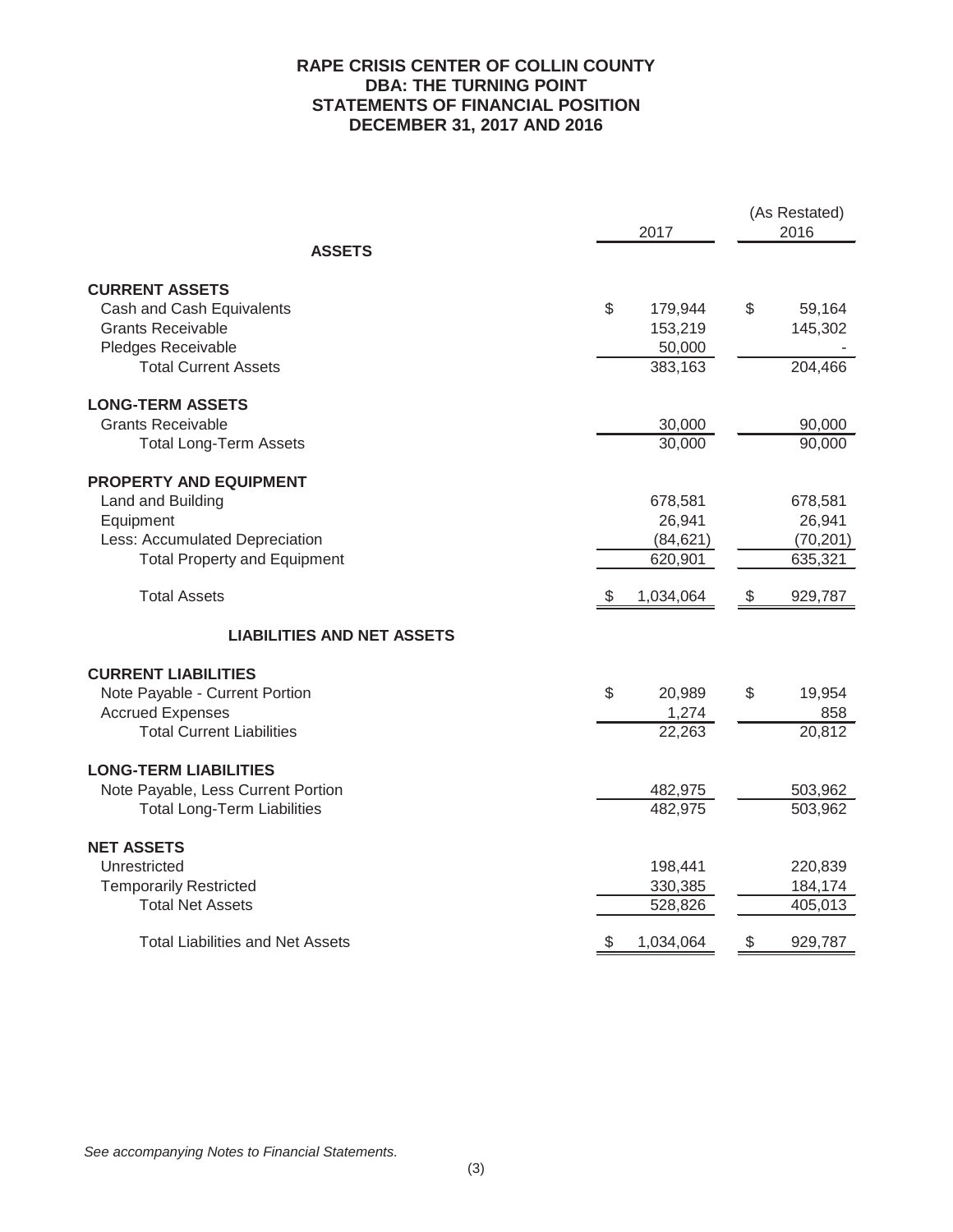### **RAPE CRISIS CENTER OF COLLIN COUNTY DBA: THE TURNING POINT STATEMENT OF ACTIVITIES YEAR ENDED DECEMBER 31, 2017**

|                                         |               |           | Temporarily |               |
|-----------------------------------------|---------------|-----------|-------------|---------------|
|                                         | Unrestricted  |           | Restricted  | Total         |
| <b>REVENUE AND PUBLIC SUPPORT</b>       |               |           |             |               |
| Grants - Federal and State              | \$<br>667,281 | \$        |             | \$<br>667,281 |
| Grants - Other                          | 543           |           | 158,442     | 158,985       |
| Contributions                           | 69,286        |           | 100,000     | 169,286       |
| <b>Special Events</b>                   | 31,339        |           |             | 31,339        |
| Interest Income                         | 460           |           |             | 460           |
| Other Income                            | 1,305         |           |             | 1,305         |
| Net Assets Released from Restrictions   | 112,231       |           | (112,231)   |               |
| <b>Total Revenue and Public Support</b> | 882,445       |           | 146,211     | 1,028,656     |
| <b>EXPENSES</b>                         |               |           |             |               |
| <b>Program Services</b>                 | 770,186       |           |             | 770,186       |
| <b>General and Administrative</b>       | 113,160       |           |             | 113,160       |
| Fundraising                             | 21,497        |           |             | 21,497        |
| <b>Total Expenses</b>                   | 904,843       |           |             | 904,843       |
| <b>CHANGE IN NET ASSETS</b>             | (22, 398)     |           | 146,211     | 123,813       |
| Net Assets - Beginning of Year          | 220,839       |           | 184,174     | 405,013       |
| <b>NET ASSETS - END OF YEAR</b>         | 198,441       | <u>\$</u> | 330,385     | \$<br>528,826 |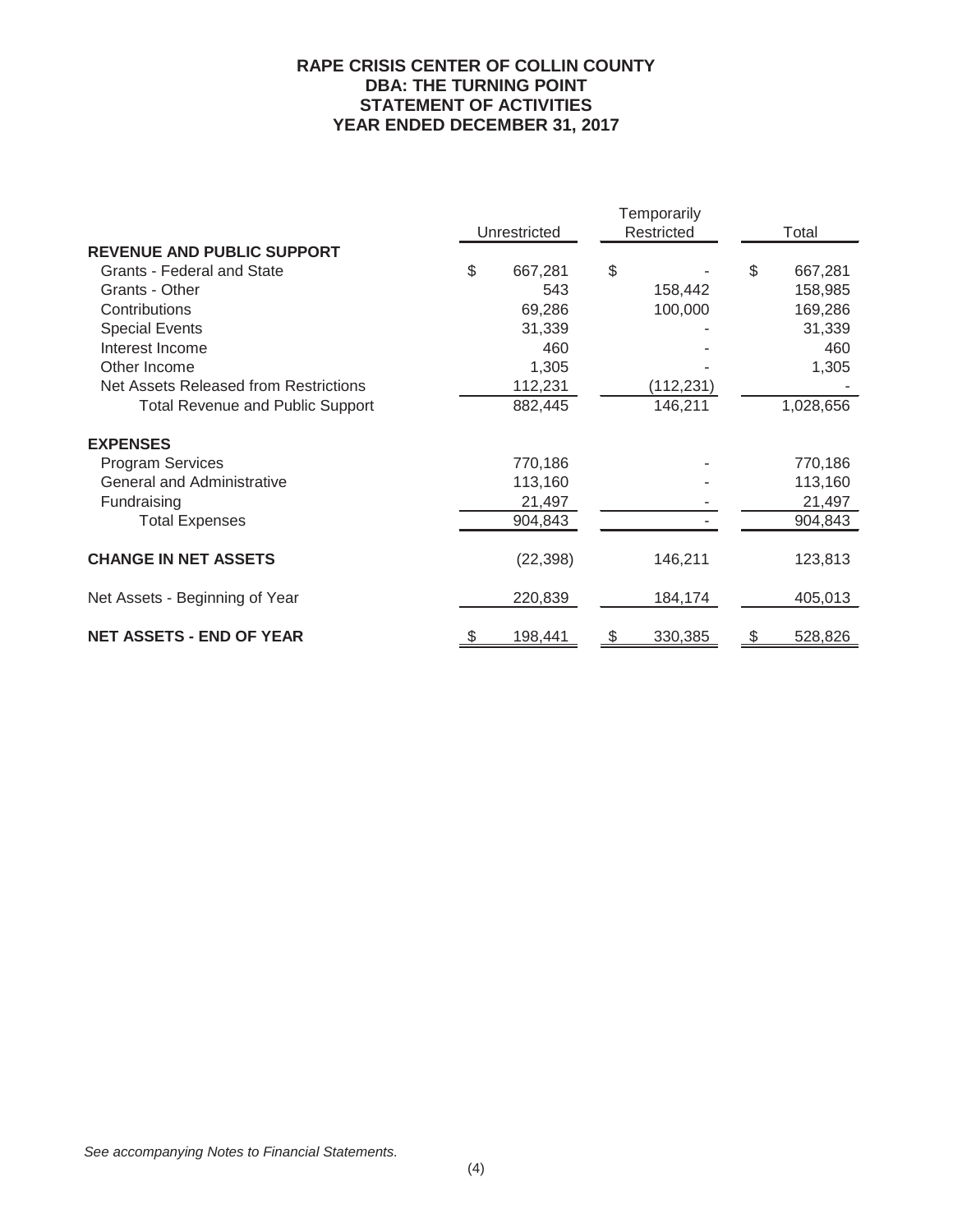### **RAPE CRISIS CENTER OF COLLIN COUNTY DBA: THE TURNING POINT STATEMENT OF ACTIVITIES YEAR ENDED DECEMBER 31, 2016 (AS RESTATED)**

|                                         |               | Temporarily   |               |
|-----------------------------------------|---------------|---------------|---------------|
|                                         | Unrestricted  | Restricted    | Total         |
| <b>REVENUE AND PUBLIC SUPPORT</b>       |               |               |               |
| Grants - Federal and State              | \$<br>488,733 | \$            | \$<br>488,733 |
| Grants - Other                          | 44,857        | 228,337       | 273,194       |
| Contributions                           | 46,720        |               | 46,720        |
| <b>Special Events</b>                   | 65,090        |               | 65,090        |
| Interest Income                         | 243           |               | 243           |
| Miscellanous Income                     | 1,697         |               | 1,697         |
| Net Assets Released from Restrictions   | 44,163        | (44, 163)     |               |
| <b>Total Revenue and Public Support</b> | 691,503       | 184,174       | 875,677       |
| <b>EXPENSES</b>                         |               |               |               |
| <b>Program Services</b>                 | 594,125       |               | 594,125       |
| <b>General and Administrative</b>       | 57,293        |               | 57,293        |
| Fundraising                             | 8,336         |               | 8,336         |
| <b>Total Expenses</b>                   | 659,754       |               | 659,754       |
| <b>CHANGE IN NET ASSETS</b>             | 31,749        | 184,174       | 215,923       |
| Net Assets - Beginning of Year          | 189,090       |               | 189,090       |
| <b>NET ASSETS - END OF YEAR</b>         | 220,839       | \$<br>184,174 | \$<br>405,013 |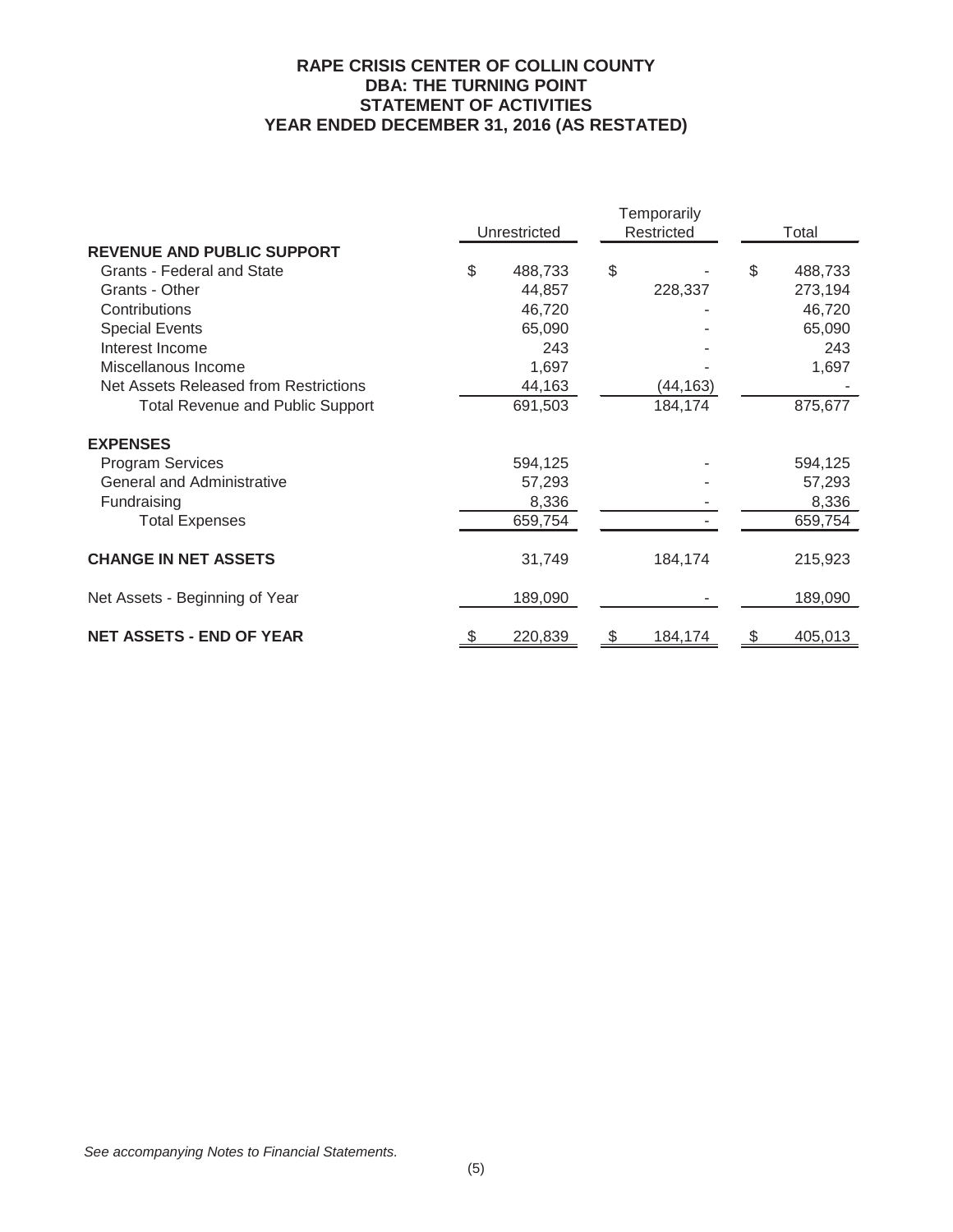### **RAPE CRISIS CENTER OF COLLIN COUNTY DBA: THE TURNING POINT STATEMENT OF FUNCTIONAL EXPENSES YEAR ENDED DECEMBER 31, 2017**

|                                         | Program         | General and    |              |               |
|-----------------------------------------|-----------------|----------------|--------------|---------------|
|                                         | <b>Services</b> | Administrative | Fundraising  | Total         |
| <b>EXPENSES</b>                         |                 |                |              |               |
| Payroll Expense                         | \$<br>658,859   | \$<br>49,592   | \$           | \$<br>708,451 |
| <b>Clinic Expense</b>                   | 23,321          |                |              | 23,321        |
| Conferences and Travel                  | 13,955          |                |              | 13,955        |
| <b>Depreciation Expense</b>             | 14,420          |                |              | 14,420        |
| Dues and Subscriptions                  |                 | 2,329          |              | 2,329         |
| <b>Equipment Maintenance and Repair</b> | 1,825           | 7,306          |              | 9,131         |
| <b>Fundraising Expenses</b>             |                 |                | 17,897       | 17,897        |
| In-Kind Expense                         |                 |                | 3,600        | 3,600         |
| Insurance                               | 8,640           | 2,500          |              | 11,140        |
| Interest Expense                        |                 | 26,100         |              | 26,100        |
| Marketing and Development               |                 | 3,059          |              | 3,059         |
| Miscellaneous Expense                   | 3,527           |                |              | 3,527         |
| Occupancy                               |                 | 11,091         |              | 11,091        |
| Office Expense                          | 9,617           | 1,018          |              | 10,635        |
| Printing                                | 3,397           |                |              | 3,397         |
| <b>Professional Fees</b>                |                 | 7,938          |              | 7,938         |
| Other Program Epenses                   | 7,629           |                |              | 7,629         |
| <b>SANE</b>                             | 16,012          |                |              | 16,012        |
| Telephone                               | 8,984           | 2,227          |              | 11,211        |
| <b>Total Expenses</b>                   | 770,186         | \$<br>113,160  | \$<br>21,497 | \$<br>904,843 |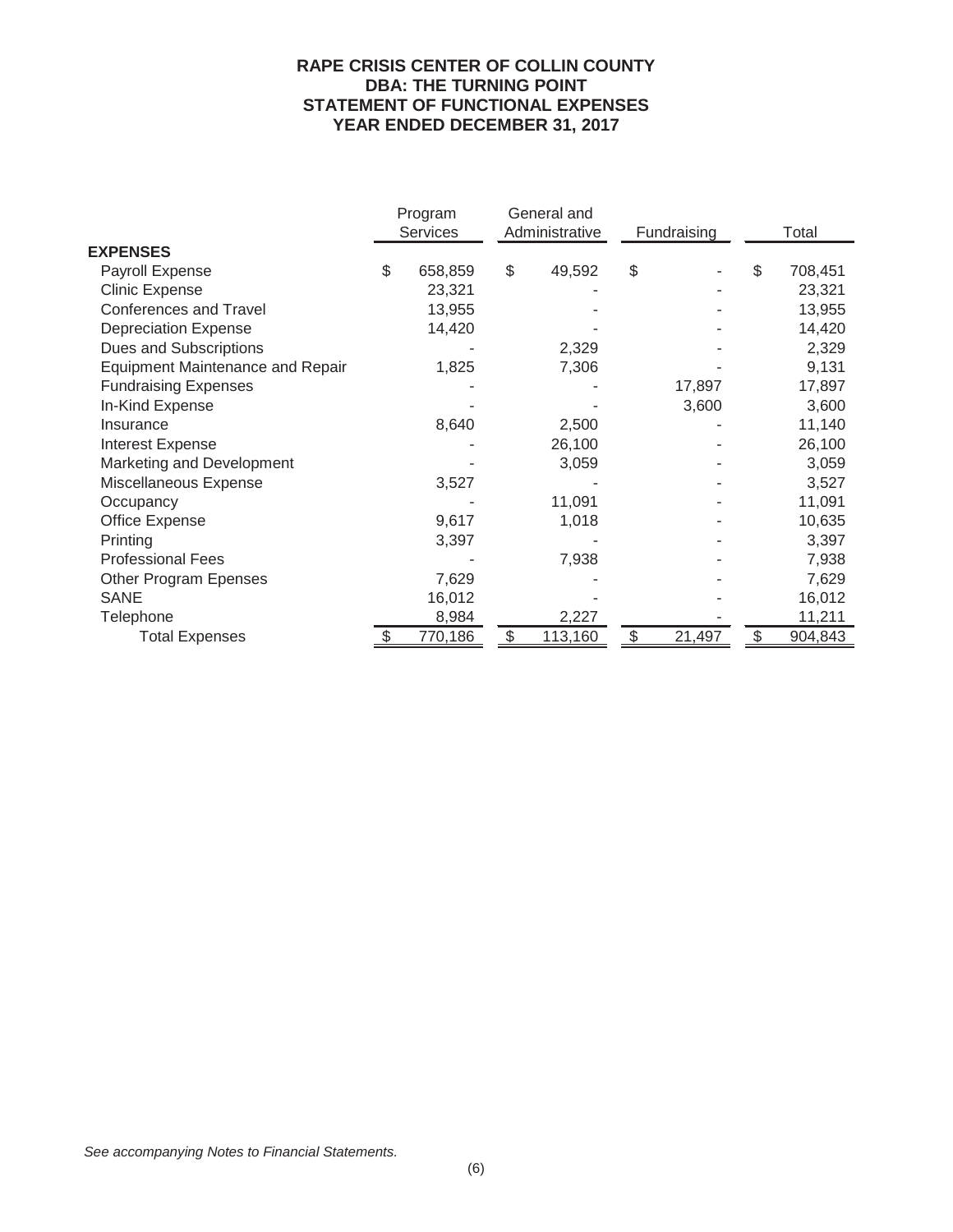### **RAPE CRISIS CENTER OF COLLIN COUNTY DBA: THE TURNING POINT STATEMENT OF FUNCTIONAL EXPENSES YEAR ENDED DECEMBER 31, 2016**

|                                         | Program         | General and    |             |   |         |
|-----------------------------------------|-----------------|----------------|-------------|---|---------|
|                                         | <b>Services</b> | Administrative | Fundraising |   | Total   |
| <b>EXPENSES</b>                         |                 |                |             |   |         |
| <b>Wages and Salaries</b>               | \$<br>515,004   | \$             | \$          | S | 515,004 |
| <b>Conferences and Travel</b>           | 23,561          |                |             |   | 23,561  |
| <b>Depreciation Expense</b>             | 14,420          |                |             |   | 14,420  |
| Dues and Subscriptions                  |                 | 2,213          |             |   | 2,213   |
| <b>Equipment Maintenance and Repair</b> | 4,673           | 3,011          |             |   | 7,684   |
| <b>Fundraising Expenses</b>             |                 |                | 8,336       |   | 8,336   |
| Insurance                               | 4,456           | 4,216          |             |   | 8,672   |
| <b>Interest Expense</b>                 |                 | 26,885         |             |   | 26,885  |
| Marketing and Development               |                 | 822            |             |   | 822     |
| Occupancy                               |                 | 8,841          |             |   | 8,841   |
| <b>Office Expense</b>                   | 11,687          | 1,031          |             |   | 12,718  |
| Printing                                | 4,184           |                |             |   | 4,184   |
| <b>Professional Fees</b>                |                 | 7,977          |             |   | 7,977   |
| <b>Other Program Epenses</b>            | 7,391           |                |             |   | 7,391   |
| Telephone                               | 8,749           | 2,297          |             |   | 11,046  |
| <b>Total Expenses</b>                   | 594,125         | 57,293         | 8,336       |   | 659,754 |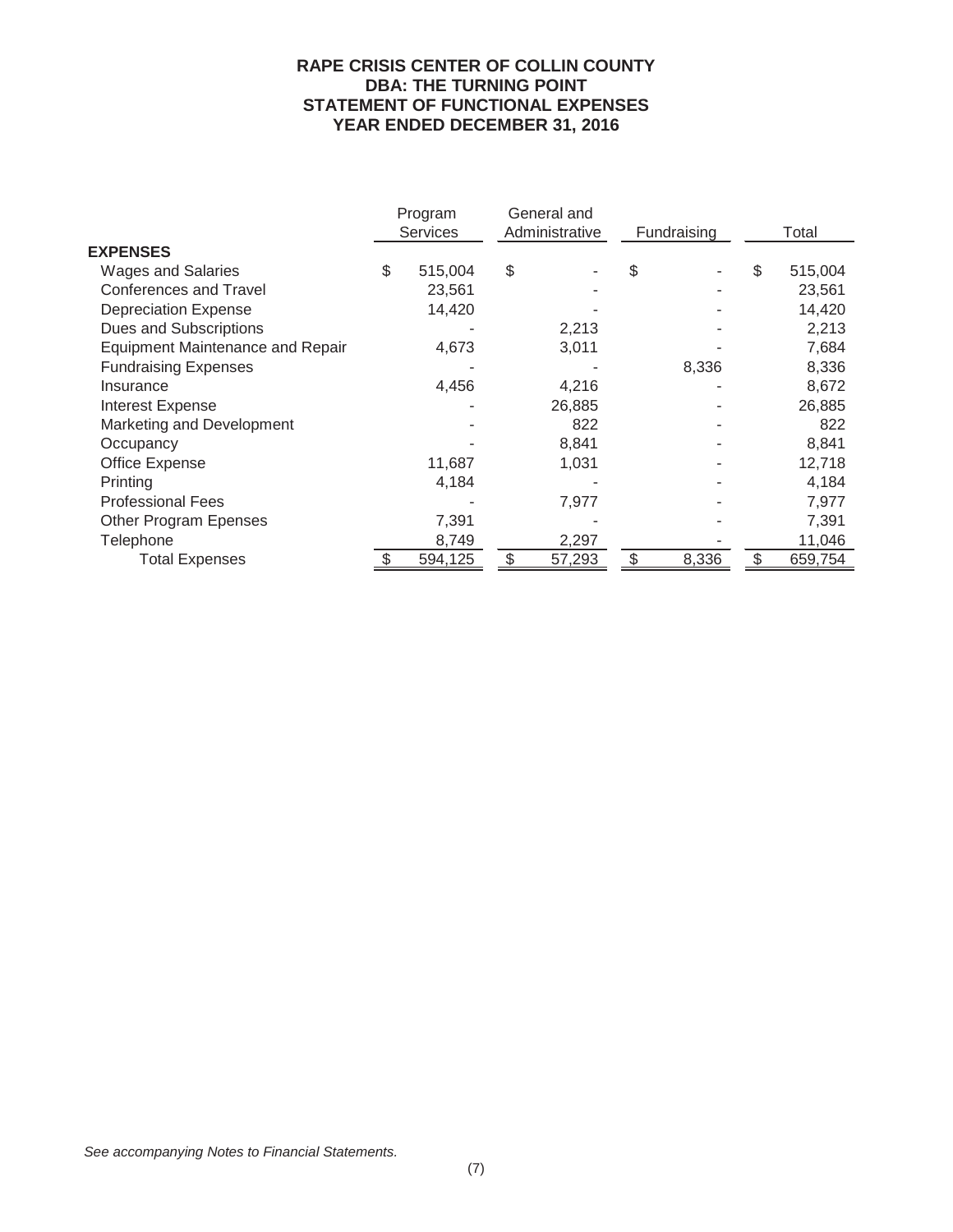### **RAPE CRISIS CENTER OF COLLIN COUNTY DBA: THE TURNING POINT STATEMENTS OF CASH FLOWS YEARS ENDED DECEMBER 31, 2017 AND 2016**

|                                                   | 2017          |      | (As Restated)<br>2016 |
|---------------------------------------------------|---------------|------|-----------------------|
| <b>CASH FLOWS FROM OPERATING ACTIVITIES</b>       |               |      |                       |
| Change in Net Assets                              | \$<br>123,813 | \$   | 222,797               |
| Adjustments to Reconcile Change in Net Assets to  |               |      |                       |
| Net Cash Provided by Operating Activities:        |               |      |                       |
| Depreciation                                      | 14,420        |      | 14,420                |
| (Increase) Decrease in Assets:                    |               |      |                       |
| <b>Grants Receivable</b>                          | 52,083        |      | (196, 105)            |
| Pledges Receivable                                | (50,000)      |      |                       |
| <b>Prepaid Expenses</b>                           |               |      | 1,794                 |
| Increase (Decrease) in Liabilities:               |               |      |                       |
| <b>Accrued Expenses</b>                           | 416           |      | 833                   |
| <b>Deferred Revenue</b>                           |               |      | (15,000)              |
| Net Cash Provided by Operating Activities         | 140,732       |      | 28,739                |
| <b>CASH FLOWS FROM FINANCING ACTIVITIES</b>       |               |      |                       |
| Payments on Long-Term Debt                        | (19, 952)     |      | (19, 168)             |
| Net Cash Used by Financing Activities             | (19,952)      |      | (19,168)              |
| <b>NET INCREASE IN CASH AND CASH EQUIVALENTS</b>  | 120,780       |      | 9,571                 |
| Cash and Cash Equivalents - Beginning of Year     | 59,164        |      | 49,593                |
| CASH AND CASH EQUIVALENTS - END OF YEAR           | 179,944       | \$   | 59,164                |
|                                                   |               |      |                       |
| SUPPLEMENTAL DISCLOSURES OF CASH FLOW INFORMATION |               |      |                       |
| In-Kind Contributions and Contributed Services    | 16,562        | - \$ |                       |
| Cash Paid During the Year for Interest Expense    | \$<br>26,100  | \$   | 26,885                |

*See accompanying Notes to Financial Statements.*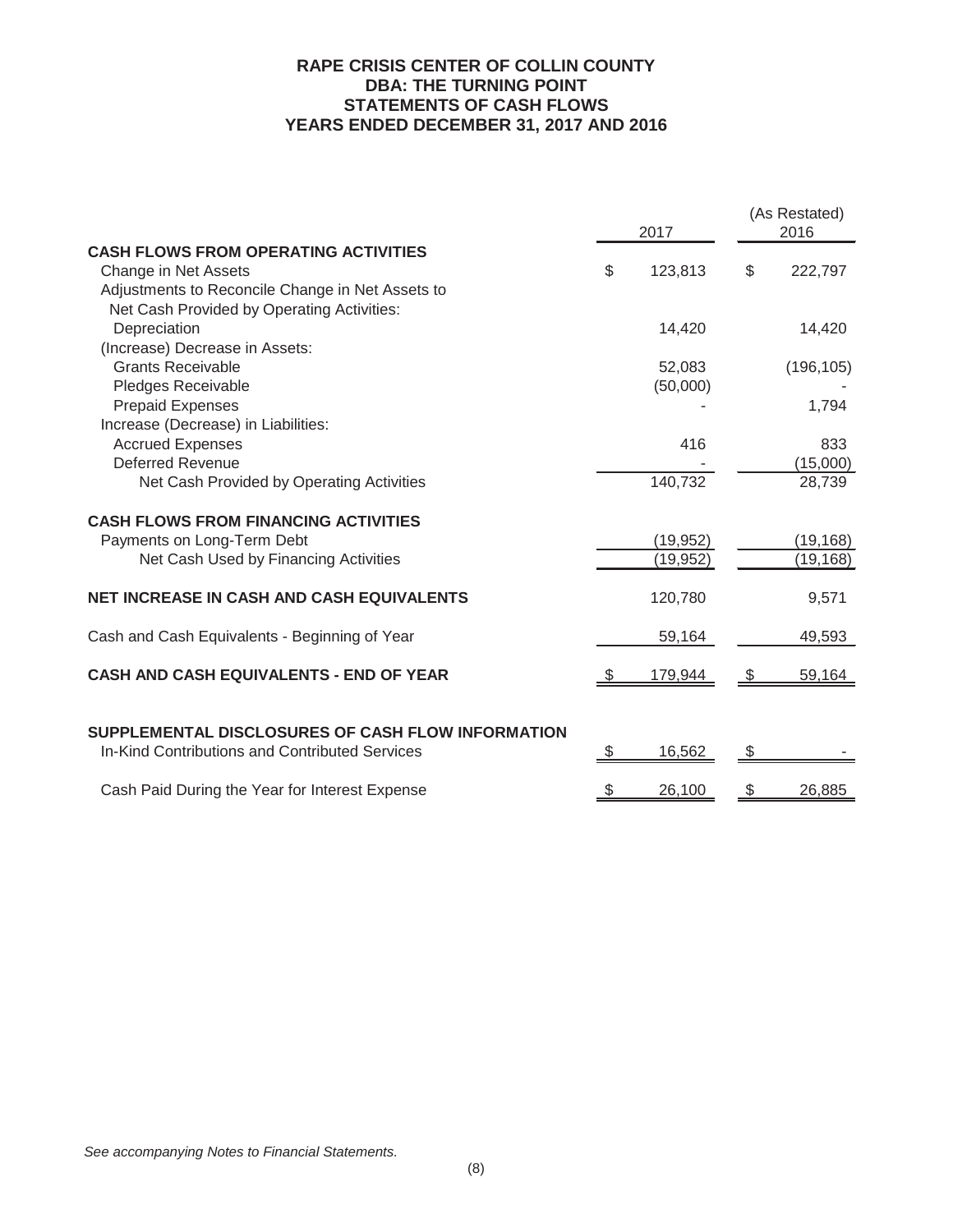# **NOTE 1 NATURE OF ACTIVITIES AND SUMMARY OF SIGNIFICANT ACCOUNTING POLICIES**

## **Nature of Activities, History, and Organization**

Rape Crisis Center of Collin County dba: The Turning Point (the Organization) is a nonprofit organization, located in Plano, Texas. The Organization was established by a social worker who observed that victims of sexual assault need additional counseling and emotional support beyond the initial crime report. The Organization originated in 1982, in conjunction with the North Texas Medical Center and the McKinney Police Department, to ensure that survivors of sexual assault had a professional support system to help them in their recovery. Since its genesis, the 24-hour Organization has grown to provide a complete range of services for victims of all forms of sexual violence, from a crisis hotline to hospital accompaniment to intensive professional counseling.

In 2002, the Organization began doing business as The Turning Point to emphasize that the services were available to all victims of sexual violence (not just rape) throughout all the North Texas area. The mission of the Turning Point is to provide counseling, education, and advocacy to those impacted by sexual assault.

#### **Significant Accounting Policies**

In fulfilling its responsibility for the preparation of the Organization's financial statements and disclosures, management selects accounting principles generally accepted in the United States of America and adopts methods for their application. The application of accounting principles requires the estimating, matching and timing of revenue and expense in the determination of support or expenditures. It is also necessary for management to determine, measure and allocate resources and obligations within the financial process according to those principles. Below is a summary of certain significant accounting policies selected by management.

#### Basis of Accounting

The accompanying financial statements have been prepared on the accrual basis of accounting in accordance with accounting principles generally accepted in the United States of America.

#### Basis of Presentation

The statement of activities is a statement of the various financial activities and changes in net assets during the current reporting period. It does not purport to represent the results of operations nor of net income or loss for the period since the primary objective of the Organization is not to achieve a "profit," but to support its mission stated above.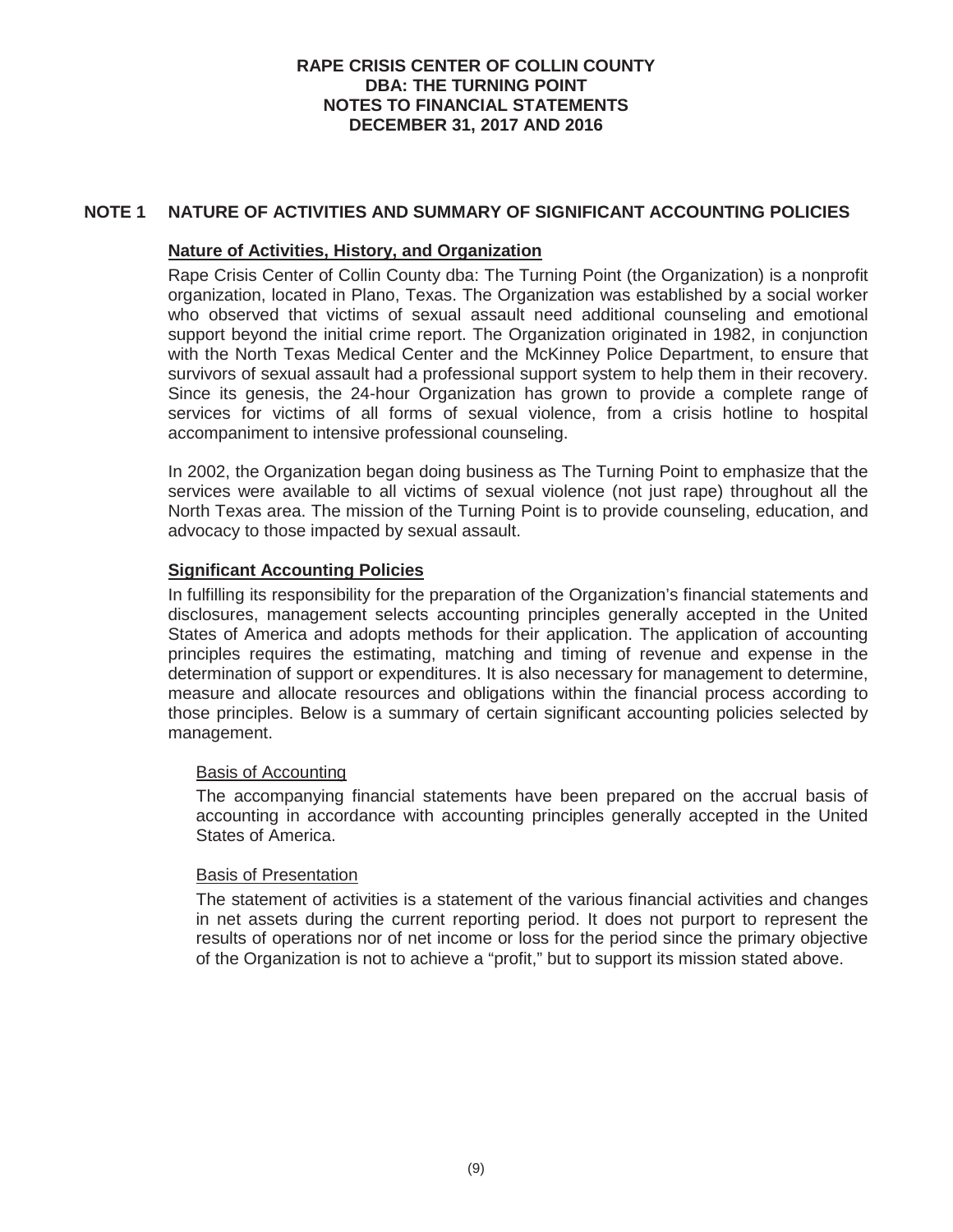### **NOTE 1 NATURE OF ACTIVITIES AND SUMMARY OF SIGNIFICANT ACCOUNTING POLICIES (CONTINUED)**

#### **Net Asset Accounting**

As a nonprofit organization, Rape Crisis Center of Collin County dba: The Turning Point maintains its records on a fund accounting basis in order to ensure observance of the limitations and restrictions placed on the use of its resources. This is the procedure by which net assets for various purposes are classified for accounting and reporting purposes into self-balancing accounts. Those funds are further classified into net asset groupings in accordance with Financial Accounting Standards Board (FASB) Accounting Standards Codification (ASC) 605-10 and 958-205, as follows:

#### Unrestricted Net Assets

Net assets that are not restricted by donor-imposed stipulations. Unrestricted net assets may include certain funds that the board of directors has determined are to be designated for a particular purpose.

#### Temporarily Restricted Net Assets

Net assets subject to donor-imposed stipulations that may or will be met, either by the actions of the Organization and/or the passage of time. When a restriction expires, temporarily restricted net assets are reclassified to unrestricted net assets and reported in the statement of activities as Net Assets Released from Restrictions.

#### Permanently Restricted Net Assets

Net assets subject to donor-imposed stipulations that they be maintained permanently by the Organization. Generally, the donors of these assets permit the Organization to use all or part of the income earned on any related investments for general or specific purposes. There are no permanently restricted net assets as of December 31, 2017 and 2016.

The Organization reports gifts of property and equipment as unrestricted support unless explicit donor restrictions exist that specify how the assets are to be used. Gifts of long-lived assets with explicit restrictions and gifts of cash that must be used to acquire long-lived assets are reported as temporarily restricted support. The Organization reports expirations of donor restrictions when the donated assets are placed in service, unless donor restrictions indicate otherwise. Income from permanently restricted net assets is recorded as unrestricted unless otherwise restricted by the donor.

#### **Cash and Cash Equivalents**

The Organization's financial instruments, none of which is held for trading purposes, consist of cash and cash equivalents. The Organization considers all highly liquid investments that are redeemable in 90 days or less to be cash and cash equivalents.

### **Grant and Pledge Receivables**

The Organization has receivables from grants and other sources. An allowance for doubtful accounts is established as is deemed appropriate.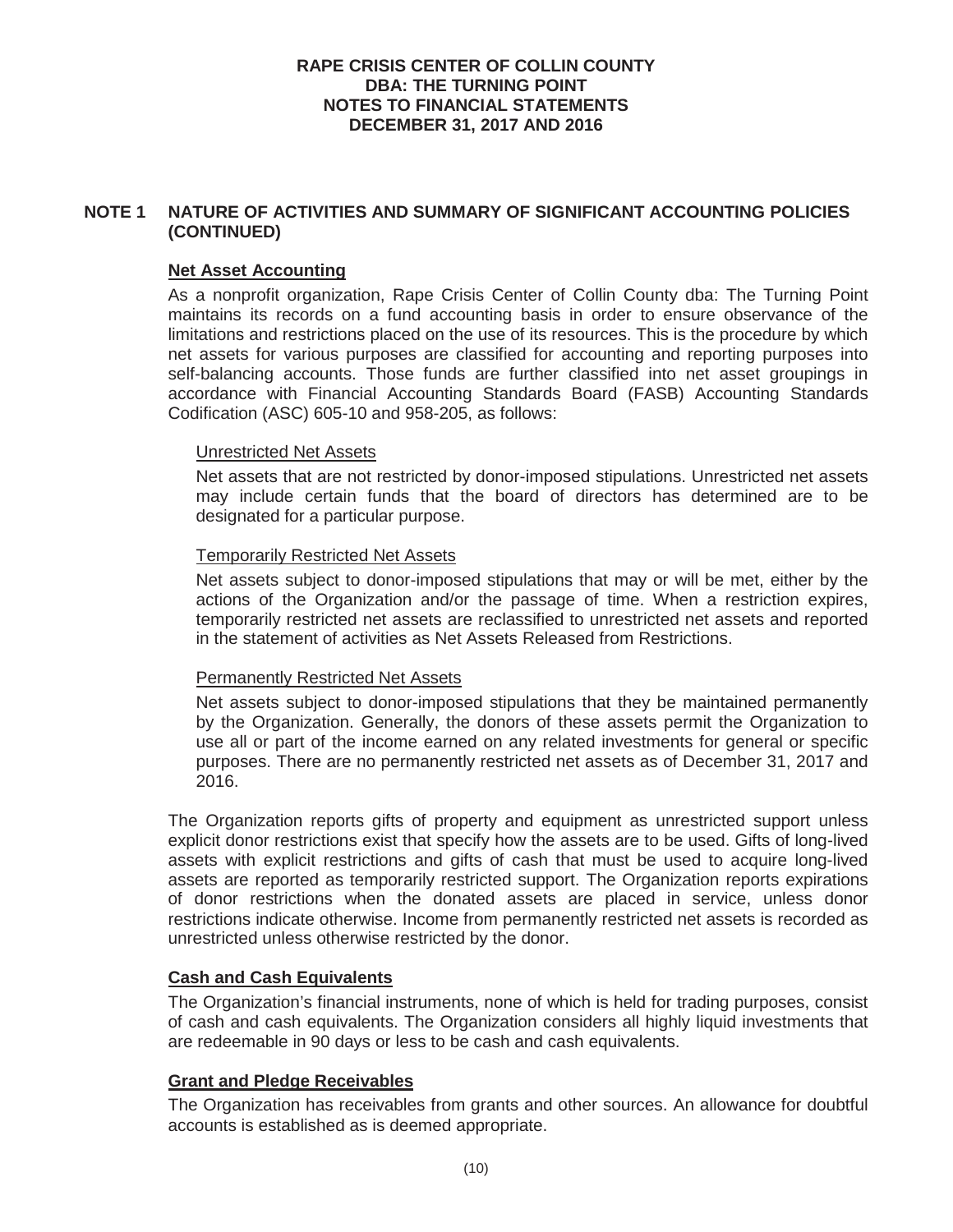## **NOTE 1 NATURE OF ACTIVITIES AND SUMMARY OF SIGNIFICANT ACCOUNTING POLICIES (CONTINUED)**

### **Grant and Pledge Receivables (Continued)**

Unconditional promises to give that are due more than one year beyond the statement of financial position date are discounted to a net present value using an estimated discount factor for risk-free borrowing. Pledges receivable are considered past due when payments are not made under the terms of the pledge agreement. There were no past due pledges receivable at December 31, 2017 and 2016.

#### **Bad Debt Expense**

The Organization recognizes bad debt expense using the direct write-off method. The results of using the direct write-off method are not materially different from the results of using the allowance method which is required by accounting principles generally accepted in the United States of America. There was no bad debt expense during the years ended December 31, 2017 and 2016.

#### **Property and Equipment**

Property and equipment which are purchased are recorded at historical cost. Donated property and equipment are recorded at their fair value at the date of contribution. Depreciation is recorded using a straight-line approach over 5 to 40 years. The Organization's capitalization policy is to expense property and equipment purchases less than \$5,000. Repairs and maintenance are charged to expense as incurred.

### **Contributions and Grant Revenue**

Contributions, including unconditional promises to give, are recorded at their fair value at the date of receipt. All contributions are available for unrestricted use unless specifically restricted by the donor. Donor-restricted contributions whose contributions are met in the same period are classified as unrestricted. Contributions to be received after one year are discounted at an appropriate discount rate commensurate with the risks involved. Payments received under cost-reimbursable contracts are recorded in the period in which the related services are performed or expenditures are incurred.

### **In-Kind Contributions**

The Organization receives donated materials and they are reflected as contributions in the accompanying statements at their estimated values at the date of receipt. The values of these items have been reflected in the financial statements as they do meet the criteria for recognition under ASC 605-10, *Accounting for Contributions Received and Contributions Made*.

#### **Functional Allocation of Expenses**

The costs of providing Rape Crisis Center of Collin County dba: The Turning Point's various programs and supporting services have been summarized on a functional basis in the statement of activities. Accordingly, certain expenses have been allocated among the various programs and supporting services benefited.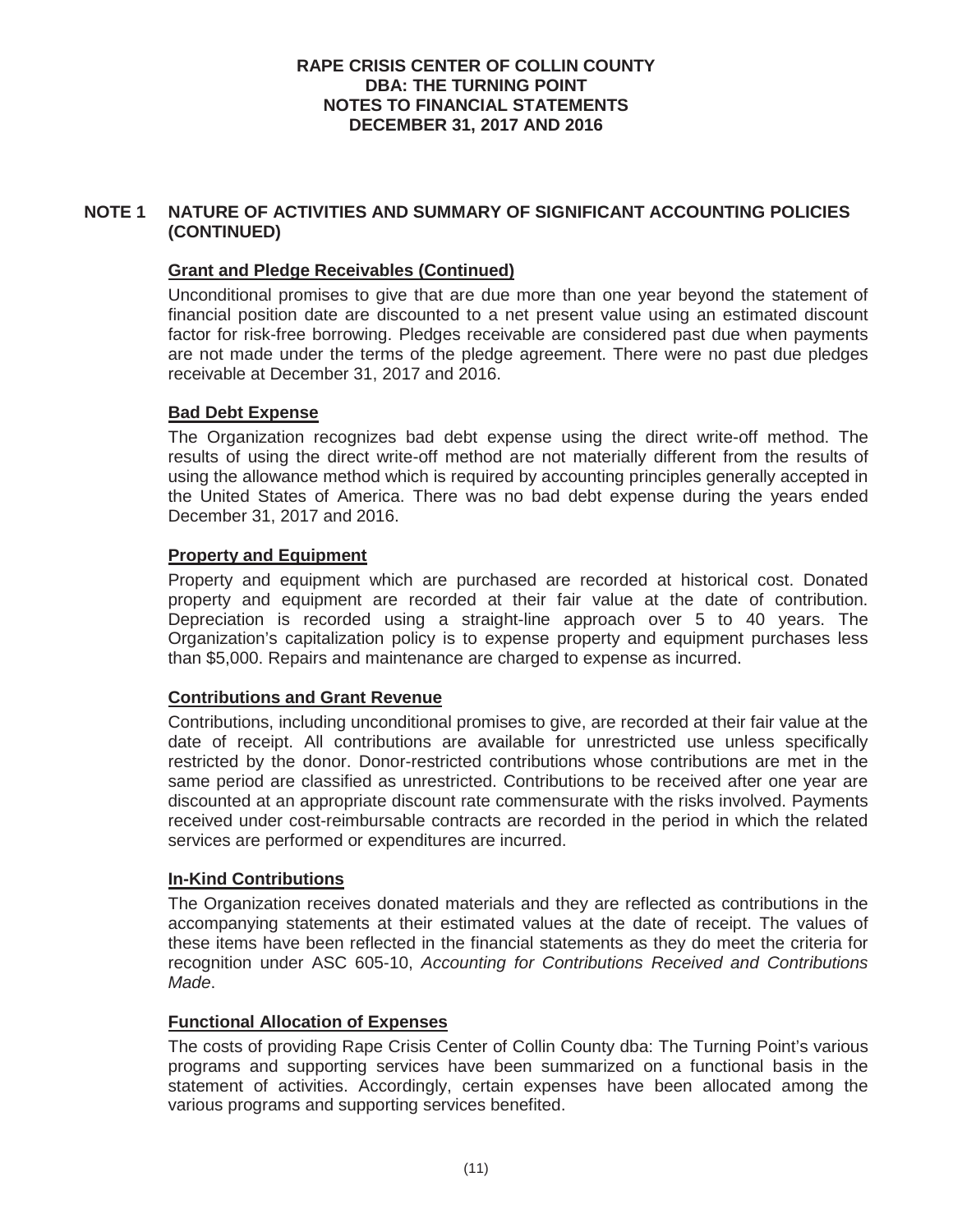### **NOTE 1 NATURE OF ACTIVITIES AND SUMMARY OF SIGNIFICANT ACCOUNTING POLICIES (CONTINUED)**

#### **Income Taxes**

Rape Crisis Center of Collin County dba: The Turning Point is exempt from federal income taxes under Section  $501(c)(3)$  of the Internal Revenue Code and therefore has made no provision for federal income taxes in the accompanying financial statements. However, the Organization is subject to federal excise tax and unrelated business income taxes. In addition, the Organization has been determined by the Internal Revenue Service not to be a "private foundation" within the meaning of Section 509(a) of the Internal Revenue Code. There was no unrelated business income or known Federal excise taxes for the years ended December 31, 2017 and 2016, respectively.

The Organization has appropriate support for any tax positions taken affecting its annual filing requirements, and as such, does not have any uncertain tax positions that are material to the financial statements.

### **Advertising Costs**

Advertising costs are expensed as incurred. The Organization incurred \$3,059 and \$822 for the years ended December 31, 2017 and 2016, respectively.

### **Use of Estimates and General Assumptions**

The process of preparing financial statements in conformity with generally accepted accounting principles generally accepted in the United States of America requires management to make estimates and assumptions regarding certain types of assets, liabilities, revenues, and expenses. Such estimates and assumptions primarily relate to allocation of functional expenses. Accordingly, actual results could differ from those estimates.

## **NOTE 2 RESTATEMENT OF FINANCIAL STATEMENTS**

The Organization determined that certain pledges previously reported as conditional, and therefore revenue was not recorded until the cash was received, are in fact unconditional. Accordingly, the Organization restated its results for the prior year.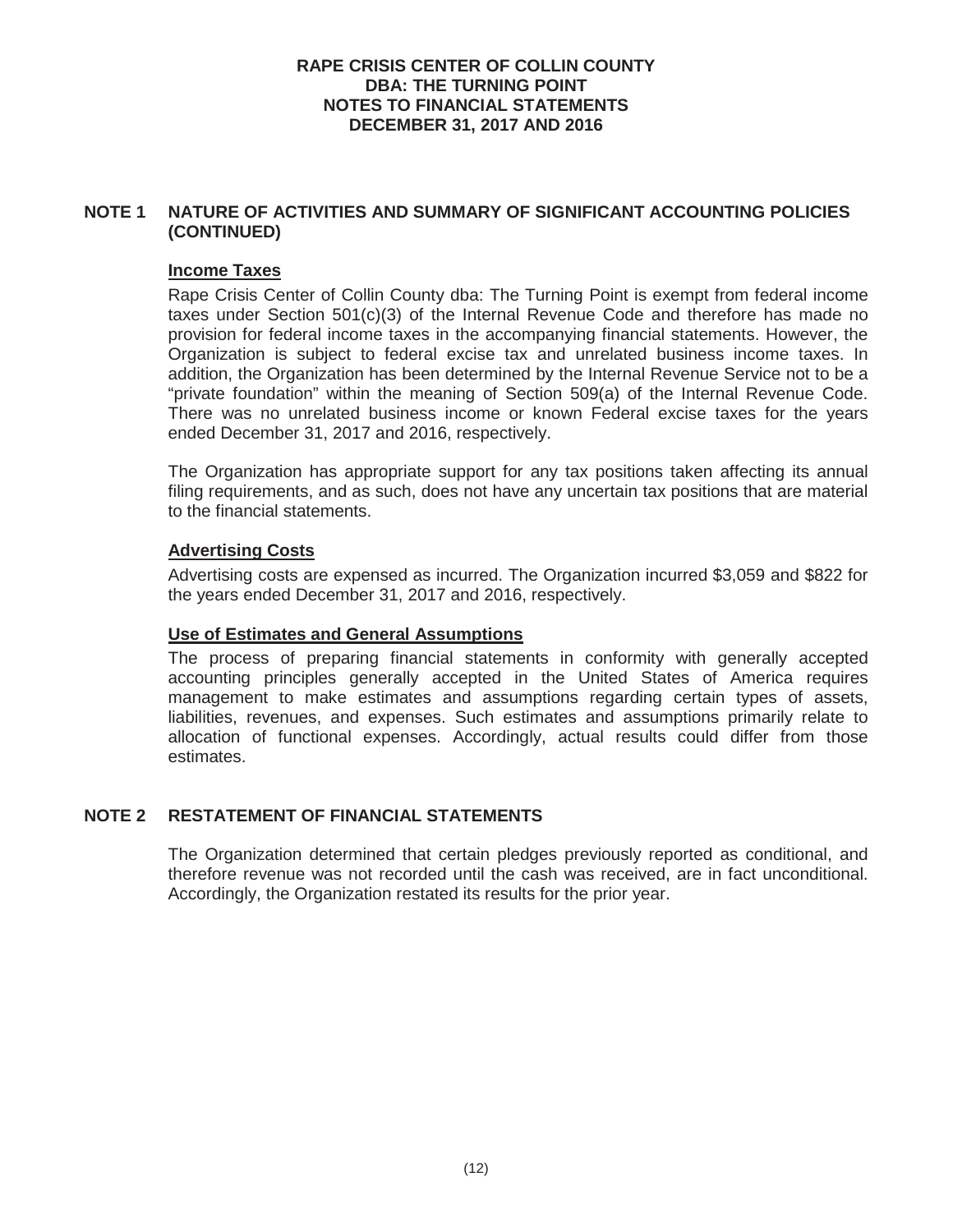# **NOTE 2 RESTATEMENT OF FINANCIAL STATEMENTS (CONTINUED)**

The effect of the restatement on the change in unrestricted and temporarily restricted net assets and financial position as of and for the year ended December 31, 2016 is as follows:

|                                                                  | As Previously<br>Reported | Restatement               | Restated                |
|------------------------------------------------------------------|---------------------------|---------------------------|-------------------------|
| Grants - Other:<br>Unrestricted<br><b>Temporarily Restricted</b> | \$<br>104,857             | \$<br>(60,000)<br>228,337 | \$<br>44,857<br>228,337 |
| Change in Net Assets:                                            |                           |                           |                         |
| Unrestricted<br><b>Temporarily Restricted</b>                    | 47,586                    | (15, 837)<br>184,174      | 31,749<br>184,174       |
|                                                                  |                           |                           |                         |
| <b>Grants Receivable</b><br>Net Assets:                          | 66,965                    | 168,337                   | 235,302                 |
| Unrestricted                                                     | 236,676                   | (15, 837)                 | 220,839                 |
| <b>Temporarily Restricted</b>                                    |                           | 184,174                   | 184,174                 |

### **NOTE 3 GRANTS RECEIVABLE**

Grants receivable are due from various government agencies and other granting organizations are deemed to be fully collectible by management, and consist of the following at December 31:

|                                |   | 2017    |   | 2016    |  |
|--------------------------------|---|---------|---|---------|--|
| Local                          | S | 10,971  | ጥ | 10,680  |  |
| <b>State</b>                   |   | 20,665  |   | 9.787   |  |
| Federal                        |   | 64.372  |   | 46,498  |  |
| Other                          |   | 87.211  |   | 168,337 |  |
| <b>Total Grants Receivable</b> |   | 183.219 |   | 235,302 |  |

Grants receivable at December 31, 2017 and 2016 are expected to be realized in the following periods:

|                                | 2017    |  | 2016    |
|--------------------------------|---------|--|---------|
| In One Year or Less            | 156,008 |  | 154.965 |
| One to Five Years              | 30,000  |  | 90,000  |
| Total                          | 186,008 |  | 244.965 |
| Less: Unamortized Discount     | 2.789   |  | 9.663   |
| <b>Total Grant Receivables</b> | 183.219 |  | 235,302 |

Grants receivable with due dates extending beyond one year are discounted using the Organization's risk-free rate of 5%. Amortization of the discount is reported in the statement of activities as contribution income.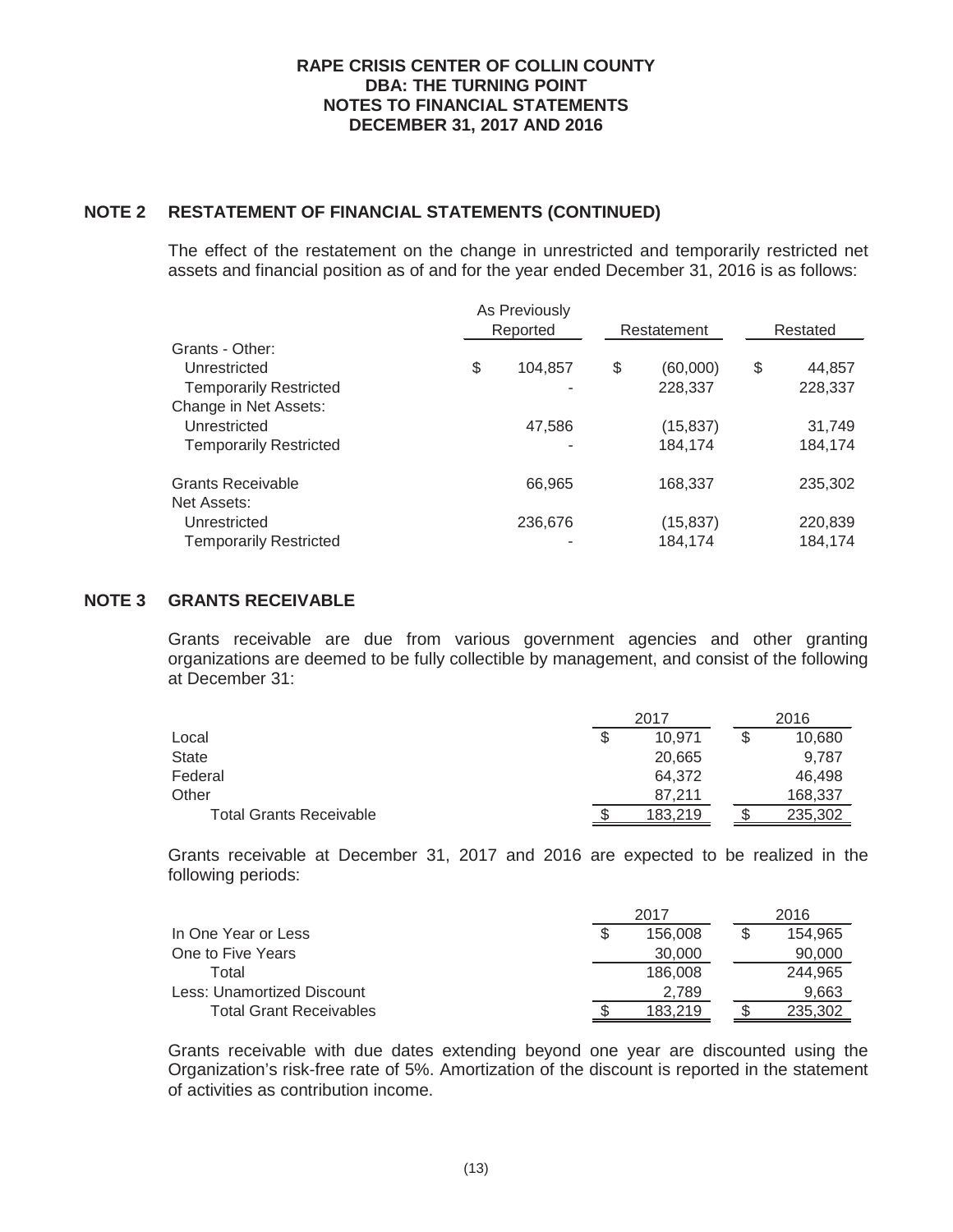### **NOTE 4 PROPERTY AND EQUIPMENT**

Property and Equipment consists of the following at December 31:

|                                     | 2017     | 2016      |
|-------------------------------------|----------|-----------|
| Land                                | 101.787  | 101.787   |
| Building                            | 576.794  | 576.794   |
| <b>Office Equipment</b>             | 26.941   | 26.941    |
| Less: Accumulated Depreciation      | (84,621) | (70, 201) |
| <b>Total Property and Equipment</b> | 620.901  | 635,321   |

Depreciation Expense was \$14,420 for the years ended December 31, 2017 and 2016.

### **NOTE 5 NOTE PAYABLE**

The note payable consists of one mortgage to a bank in the original amount of \$578,000, dated December 3, 2013, with monthly principal and interest payments of \$3,837.72 for 60 months at an interest rate of 5.00% and 180 months with interest calculated on the unpaid principal balance using an interest rate based on the five-year FHLBD Rate, plus a margin of 3.000 percentage points. The maturity date is December 3, 2033, and the note is collateralized by real property located in Collin County, Texas.

Interest expense was \$26,100 and \$26,885 for the years ended December 31, 2017 and 2016, respectively.

Annual maturities of the mortgage note payable are as follows:

| Year Ending December 31, | Amount       |
|--------------------------|--------------|
| 2018                     | \$<br>20,989 |
| 2019                     | 22,078       |
| 2020                     | 23,158       |
| 2021                     | 24,425       |
| 2020                     | 25,693       |
| Thereafter               | 387,621      |
| Total                    | 503,964      |
|                          |              |

### **NOTE 6 RELATED PARTY TRANSACTIONS**

During 2017, the Organization received contributions from board members and employees totaling \$6,049. This amount is included in contributions on the statement of activities.